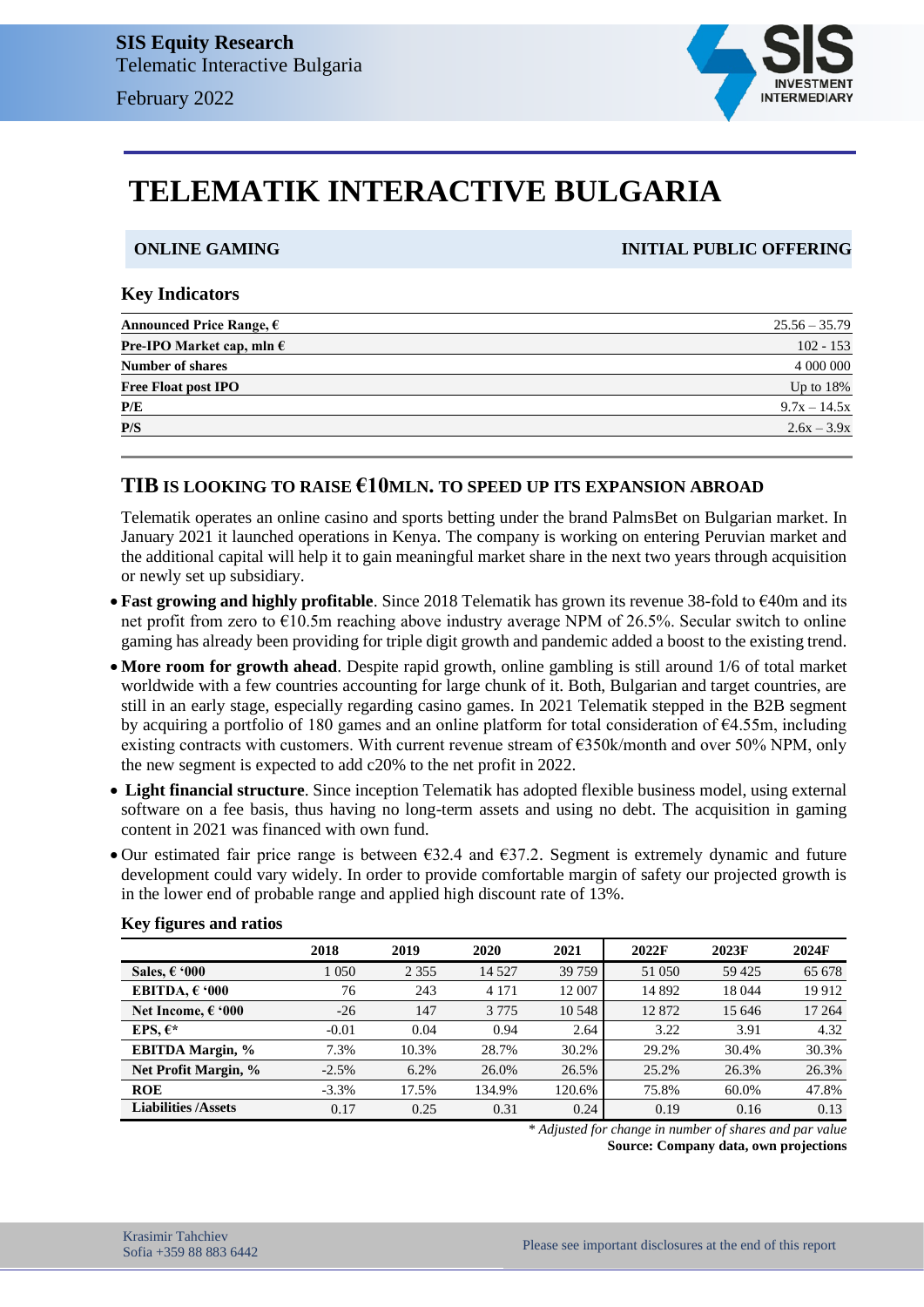February 2022

### **COMPANY OVERVIEW**

*Telematik is the 3rd largest online casino in Bulgaria with an estimated 15% market share.*

*With €4.55m investment in gaming content the company entered B2B segment*

*Business model with low* 

"Telematik Interactive Bulgaria" Jsc (Telematik) is a licensed online casino operator active on Bulgarian market since 2014. It offers slot games, live casino, bingo and since 2018 – sports betting. In January 2022 launched operations in Kanya as a first step of the expansion outside Bulgaria. The focus is in the less mature slot and other casino games where only a few large international competitors have been developing in the last years and founders have over 20 years experience of production and distribution of slot machines. Sports betting was introduced more recently but quickly reached 10-15% of total revenue. While facing strong competition from established international and local players it is necessary addition to the product mix.

In 2021 Telematik entered B2B segments by acquiring portfolio of over 180 slot games and online casino platform as well as existing clients base from related company CT Gaming. The activity is carried out by 100%-owned subsidiary CT Interactive which acquired licenses for operation in Bulgaria, Romania and Malta. All the games are certified and along unregulated markets, have necessary licenses for 14 other countries, mostly European. CT Interactive have started transferring contracts with online casinos and distribution platforms only in November, so revenue stream from the new business line has minor contribution to 2021 results. Once the process is completed, the company's content will be presented on over 700 online casinos on all continents. Europe and CIS countries generate c90% of revenues but it has significant presence in Peru and builds network in the rest of LatAm as well.

CT Interactive, a 100% subsidiary of Telematik, established in March 2021, provides slot and other gambling games to online casino operators and aggregators as well as technical support and receives percent of income generated from the games. It makes B2B segment a valuable addition to the business as it provides highly scalable recurring revenue from diversified clients base. Combining B2C and B2B segments provides significant advantages:

- Own casino platform and online content gives more flexibility in responding to changing clients' demands. B2C segment on its side gives direct contact to end customers and quick feedback about products offered and adaptations needed.

Besides costs saving (the acquired games accounted for 16-17% of total license fees paid by Telematik to content providers), B2B segment add stable and diversified revenue stream and high margin.

- Having slot games presented on multiple markets, gives a valuable inside about countries specifics such as clients preferences, playing pattern etc. which helps.

*capital intensity* Company's specific business model is outsourcing all major inputs except the core operating platform– games, CRM, technical support. Its keeps asset structure light and virtually no CAPEX until last year. It keeps the operating leverage low but deters margin expansion while the business is growing. The development of B2B segment will require investments in new content and software development in future. Telematik's strategy is to focus on existing business lines and to grow through expansion of clients base and entering new markets.

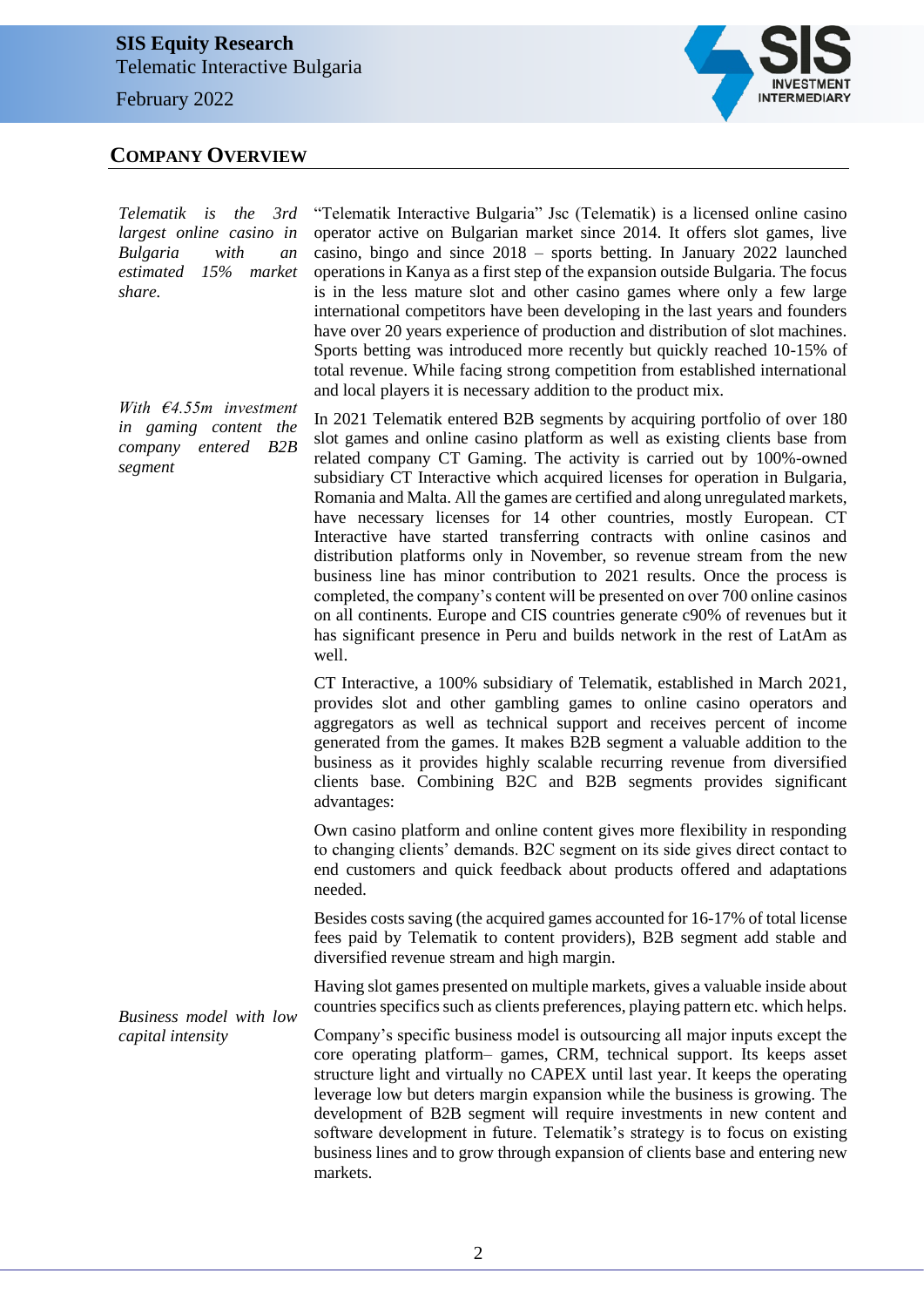### **VALUATION ASSUMPTIONS**

#### **Revenue**

Historical data includes only Telematik Interactive Bulgaria. In 2020 the company changed some of its accounting policy and 2019 and 2018 reported data is adjusted accordingly for better comparability. The newly established subsidiary contributed to the sales only €1m last year from management services and games license fees and had no meaningful impact on overall results. The forecasted period consolidates B2B segment.



#### **Revenue estimates in € "000**

Telematik recorded explosive organic growth in the last 3 years from  $\epsilon$ 1m in 2018 to  $\epsilon$ 40m in 2021. The triple digit growth was already present in 2019 and before but two "black swan" events in Q1 21 made the difference:

- The license of the largest online casino was suspended, and
- A full lock down was imposed for nearly 2 months.

Up to now, temporary closure or other restrictions of land gambling premises still have provided some support to revenue but more meaningful implication of the pandemic is that it broke the "barrier" of clients' perception about online gaming and eased already existing migration from land base casinos to online. It is the main reason behind 174% increase in revenues in 2021 when restrictions were limited and rather loosely implemented.

The low share of online casino in total gambling market and secular switch to online suggest a long-term potential for above average growth. Surely, lucrative business will attract new entrants that will bite from the market. It already happened – in Q3 2021 three new local operators launched operation. One of them with very aggressive marketing campaign. Nevertheless, in the last quarter of 2021 Telematik added over 23% QoQ to the revenue and monthly active players.

|                                     | 2018          | 2019          | 2020          | 2021   |
|-------------------------------------|---------------|---------------|---------------|--------|
| <b>Client stats monthly average</b> |               |               |               |        |
| Active players                      | 1432          | 5 3 2 9       | 19 340        | 49 321 |
| Avg Revenue Per Player              | $\epsilon$ 61 | $\epsilon$ 37 | $\epsilon$ 63 | € 66   |
| Conversion rate                     | 37%           | 49%           | 53%           | 56%    |
| Churn rate                          | 20%           | 22%           | 9%            | 5%     |

**Source: Company data**

**INTERMEDIARY** 

Growth came from both growing number of clients and higher spending per player until mid-2020. After that it largely stays stable around  $666$ . Thus, attracting and retaining player turned the key for growth. Over half of people that make registration at the end do make a deposit. That above average result for online business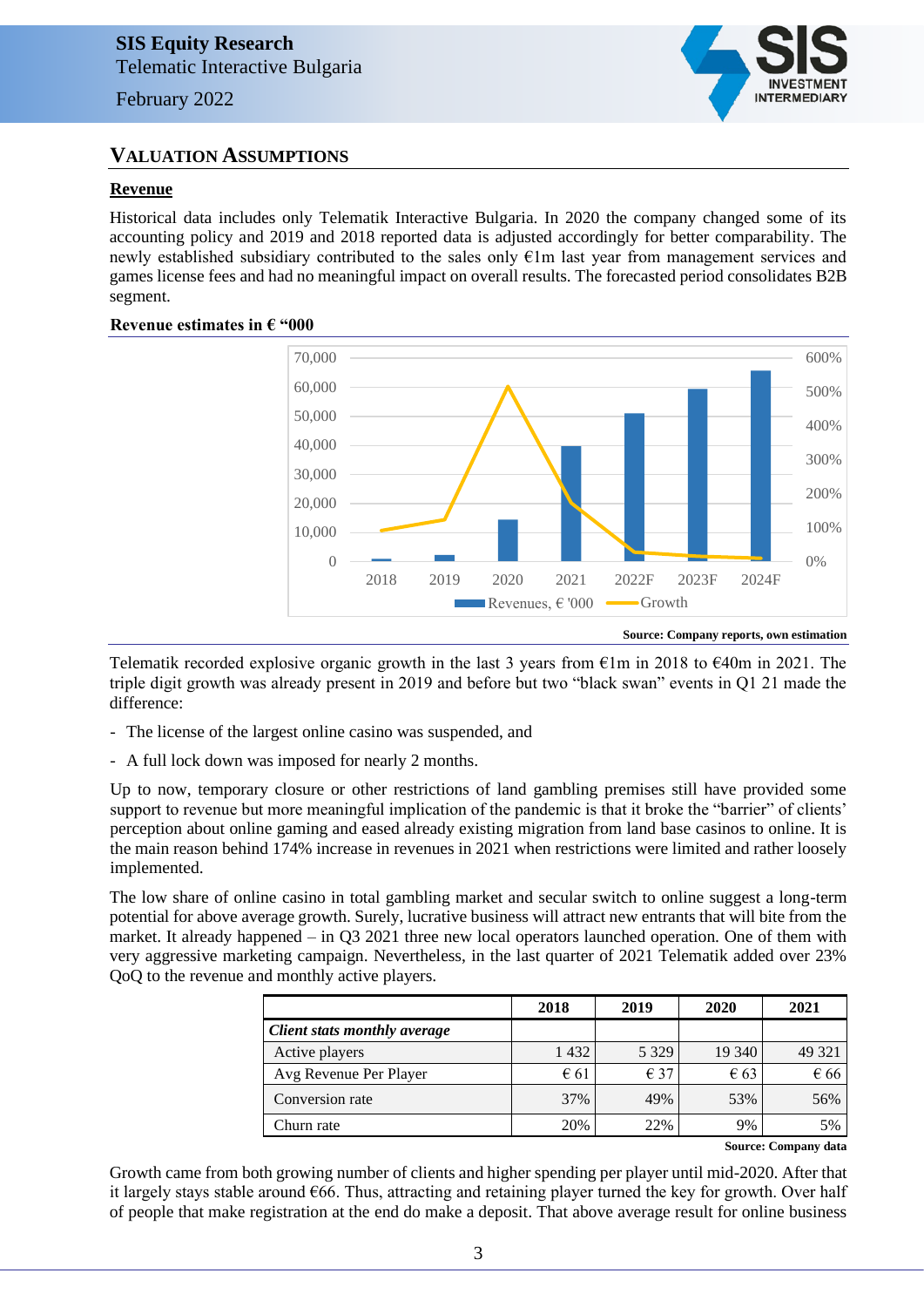February 2022



and could be a sign of well targeted marketing. What seems to be behind solid performance in 2021 is Telematik's ability to retain its clients – only 5% of active players drop per month on average. That is impressive improvement from previous years and outstanding for the industry. The management attributed it to deliberate improvement in customer service and support and introducing unique features on platform such as loyalty program.

It is highly improbable the organic revenue growth to sustain current level but potential future range is quite wide. The last two years have shown no shrink in sales after restrictions were lifted so most likely in future revenue will hold steady and realize more moderate growth. The virus is still widely spread and confinements, either self-imposed or from government, seems to persist for quite some time in 2022. Therefore, revenue growth in the range of 30-50% seem feasible even in the face of additional competition as we believe there is a potential for high pace of growth in coming years. **We take conservative stance to account for high level of uncertainty and pencilled 20% higher revenue in 2022 and gradual decline thereafter** that gives reasonable margin of safety and to leave more room for positive surprise.

|                  | 2019                                                                               | 2020 | 2021 2022F 2023F 2024F                |       |
|------------------|------------------------------------------------------------------------------------|------|---------------------------------------|-------|
| B <sub>2</sub> C |                                                                                    |      | 123.5% 516.9% 167.0% 19.3% 15.0%      | 10.0% |
| $B2B*$           |                                                                                    |      | 102.5% 99.2% 184.4% 50.0% 30.0% 15.0% |       |
|                  | $*D$ from a late learned in an increase from a radius learned to an interval case. |      |                                       |       |

*\*Proforma data based on revenues from acquired games in previous years*

B2B segment operated as part of CT Gaming, the latter producing and distributing slot machines, so separate financials are not available. As a proxy for historical data, we used income acquired games generated in the past. It has demonstrated solid growth in the past and, as it is tied to B2C segment, we can reasonably expect to continue in the future. Telematik sees huge potential in B2B segment and plans to double down its efforts to utilize the resources and the structure of its subsidiary to speed up its development:

- Improvement of utilization of existing clients base. The management sees significant reserves to increase the income from existing client through better service and promotions with necessary human resources and marketing expenses budgeted for 2022.
- Expanding on new markets. The company plans to add sale, technical and customers support to cover the new regions.
- More investment in content.

The recurring nature of the revenues and diversification across clients and markets makes income stream more stable and predictable. According to the company, in December the income from license fees was  $\epsilon$ 350k or €4.2m annualized. We project income to add 14% to December level in the course of 2022 and to reach €4.8m and while lower, to stay elevated in the next two years.

|                                | 2018    | 2019    | 2020    | 2021    | 2022F   | 2023F   | 2024F   |
|--------------------------------|---------|---------|---------|---------|---------|---------|---------|
| <b>Revenues</b>                | 1 0 5 0 | 2 3 5 5 | 14 5 27 | 39 759  | 51 058  | 59 435  | 65 690  |
| growth, $YoY$                  | 92%     | 124%    | 517%    | 174%    | 28%     | 16%     | 11%     |
| Casino games                   | 964     | 2021    | 12 402  | 35 422  | 42 30 6 | 48 652  | 53 517  |
| growth, $YoY$                  | 76%     | 110%    | 514%    | 186%    | 19%     | 15%     | 10%     |
| Sport betting                  | 86      | 334     | 2 1 2 5 | 3 3 0 1 | 3 9 6 1 | 4 5 5 5 | 5 0 1 0 |
| growth, $YoY$                  |         | 287%    | 536%    | 55%     | 20%     | 15%     | 10%     |
| Online games                   |         |         |         | 187     | 4791    | 6 2 2 8 | 7 1 6 2 |
| growth, $YoY$                  |         |         |         |         | 2467%   | 30%     | 15%     |
| Management services and others |         |         |         | 850     |         |         |         |

### **Expenses trends**

Specific for the B2C business is that some 2/3 of expenses are either a fee, based on % of net gaming revenue (content providers/license fees, referral fees, gaming tax) or closely correlated with revenue (payment providers, CRM software, hosting services). It lowers the risk in a downturn but limits potential for margin expansion when growing.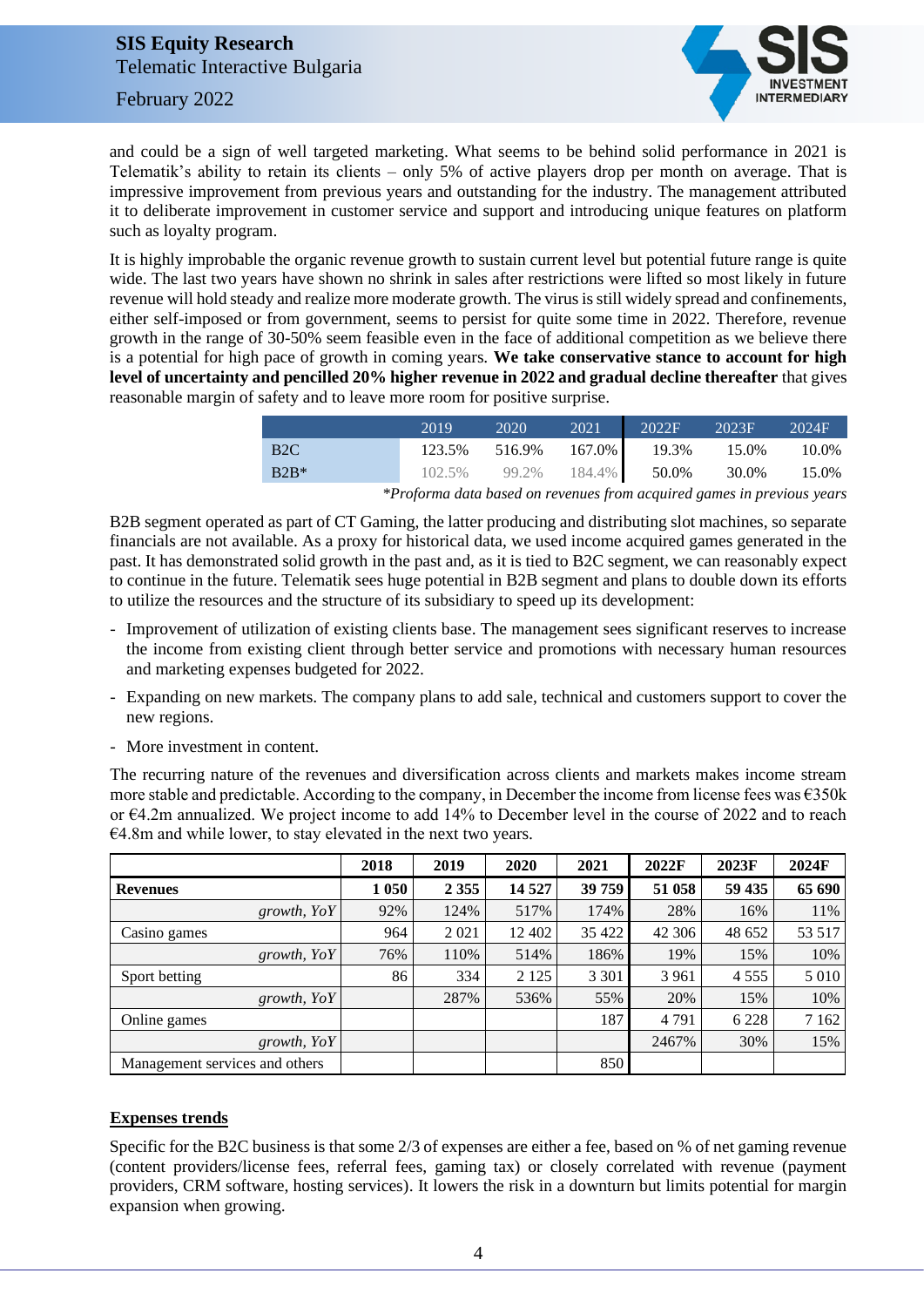### February 2022



The opposite is true for B2B segment. Payroll and other administrative expenses, technical support and hosting are less corelated with sales and profit margin widens with revenue growth.

#### *Tax expense*

The single largest expense is gaming tax, 20% of the difference of bet made and wins paid. Withholding tax also is included but its share us much lower. The gambling regulations in Bulgaria are largely stable and **no changes are expected in taxation**. The regular corporate tax rate of 10% is applied to the income.

There are no special taxes for CT interactive and general tax law applies.

#### *License fees*

Telematik pays to content providers fees negotiated as percent of revenue. Usually fee depends on revenue generated – the more revenue the lower fee is charged. As the company grows its size, it moves to lower fee bracket and license fees steadily decline relative to sales. The largest games provider has dominant position on local market and maintains the highest fee level that is well above market average. **In our projections we hold the current level of 16% of revenue, although some improvement is likely** as Telematik continues to move to lower fee brackets and/or if new game providers with lower fees manage to dilute the share of the dominant one. Telematik used to pay for games acquired last year around 17% total license fees. For better comparability, in the projections those expenses are not set off.



#### **Cost structure, % of Revenue**

#### *Marketing expense*

Telematik continuously has been raising its marketing expenses for the last two years in an intensive competition to attract the wave of new customers coming from land casinos and suspended online operator. It increased the marketing expenses from 13% to over 19% of sales. Marketing is carried out across all possible channels – digital, TV, outdoor, sponsorship of the most popular local football team, etc. The efficiency of the marketing is the key for future success. It not only takes large chunk of total expenses but is under control of the management as the rest of expenses are either tied to sales or insignificant. Referral fees paid to affiliates are part of marketing expenses and are calculated as percent of generated income. After sharp rise, in 2020 and 2021 referral fees stabilized around 4.7% of revenue. It seems Telematik is doing a good job as it manages to gain market share even though main competitors' budgets are magnitudes above Telematik's spending. As the market dynamics is expected to moderate, so are marketing expenses. **For the following years expectations are marketing to tick up slightly as a share of revenue this year and to stay steady thereafter**.

Management plans more active promotion of its content supported with more spending on marketing but it in any case it will be a small fraction of B2C spending and won't have meaningful impact on consolidated projections.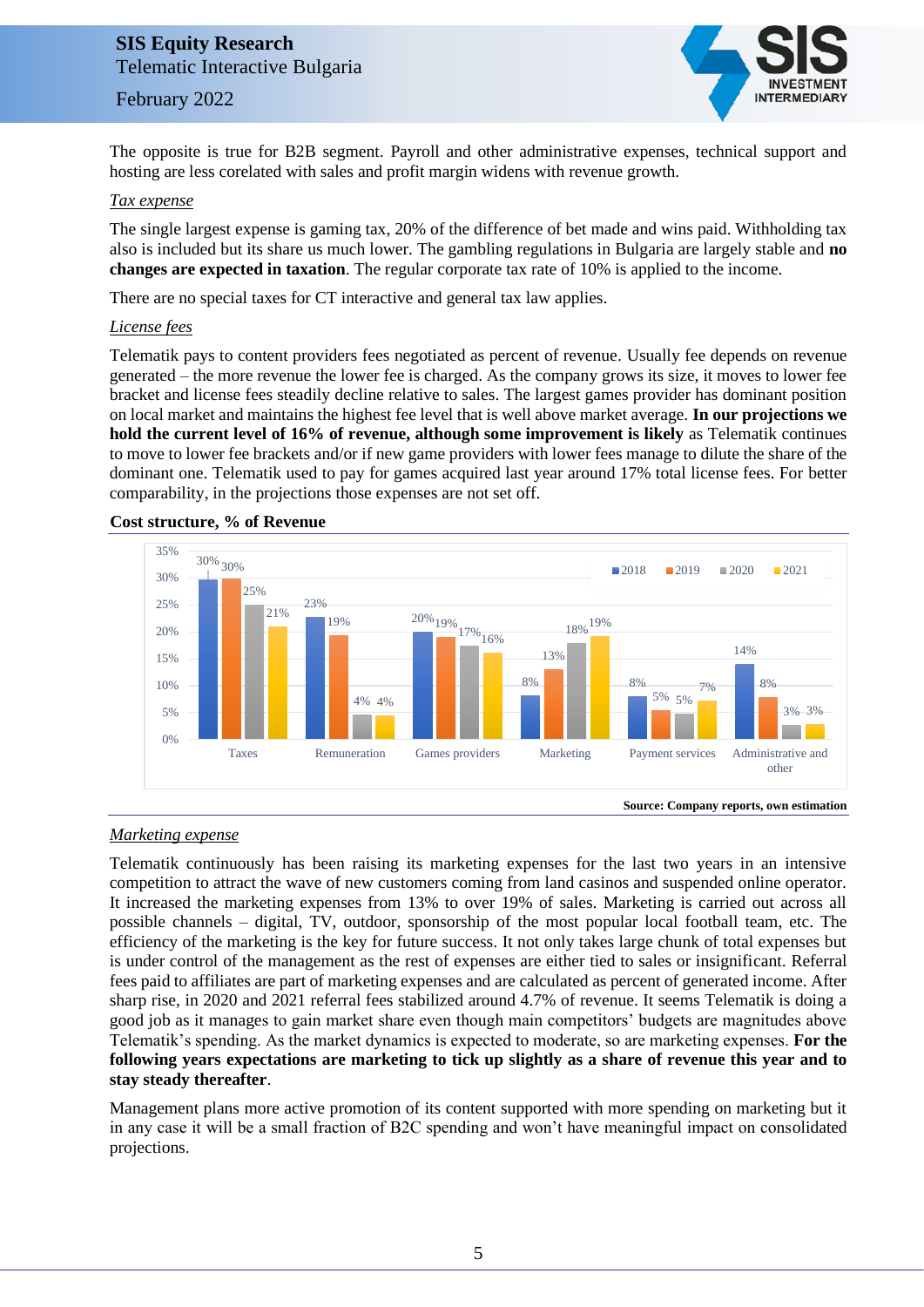February 2022



### *Payment fees*

Having large number of small deposits and withdrawals from multiple clients makes payment providers a vital for the business. In Bulgaria quite large portion of population don't use bank services and payment providers handling cash deposits and withdrawals are widely spread. In the last years banks using as excuse thin net interest margin took the chance to raise its fee across the board and some non-bank financial institutions followed them. There is also a change in the clients profile with a growing number of customers that incline to more transactions with smaller amounts. Those factors broke the downward trend in transaction costs and in 2021 it reversed up considerably. Expected increase in interest rates and growing discontent from excess fees probably will deter further hikes in fees. Growing competition from new payment providers might even press down payment expenses from current elevated levels in mid-term. Nevertheless, **we project payment costs to reach 9% of revenue in 2022 and to creep up a bit in following years**.

#### *Employee costs*

Initial large flow of new clients was met with existing resources. While sales in 2020 bounced 5-fold, compensation cost ramp a mere 48%. It benefited hugely the bottom line as staff payments dropped from 19.3% of sales in 2019 to just 4.6% next year. In 2021 Telematik played a catch up and remuneration costs moved up to €1.9m from €653k in 2020 in line with the revenue and did not affect the margin. **The company do not plan changes in its current structure and payroll likely at least to move in line with sales** if not going down.

The management intentions to reinforce its sales, technical and customer support capacity is going to double employee expenses from current level. Highly scalable nature of the business and as the efforts are supposed to pay off most likely will bring down payroll expenses in the following years after initial pump up.

|                                  | 2018    | 2019    | 2020    | 2021    | 2022F  | 2023F   | 2024F   |
|----------------------------------|---------|---------|---------|---------|--------|---------|---------|
| <b>Operating Expenses</b>        |         |         |         |         |        |         |         |
| Materials                        | 3       | 3       | 12      | 137     | 98     | 111     | 122     |
| % of sales                       | 0.2%    | 0.1%    | 0.1%    | 0.3%    | 0.2%   | 0.2%    | 0.2%    |
| Cost of hired services           | 407     | 939     | 6 0 63  | 17 269  | 23 259 | 26 608  | 29 559  |
| % of sales                       | 38.8%   | 39.9%   | 41.7%   | 43.4%   | 45.6%  | 44.8%   | 45.0%   |
| Compensation                     | 238     | 454     | 653     | 1861    | 2727   | 3 0 5 0 | 3 1 9 9 |
| % of sales                       | 22.6%   | 19.3%   | 4.5%    | 4.7%    | 5.3%   | 5.1%    | 4.9%    |
| Gaming tax and other             | 326     | 716     | 3628    | 8486    | 10 235 | 11 773  | 12957   |
| % of sales                       | 31.1%   | 30.4%   | 25.0%   | 21.3%   | 20.0%  | 19.8%   | 19.7%   |
| Total operating expenses         | 974     | 2 1 1 2 | 10 356  | 27 752  | 36 318 | 41 542  | 45 838  |
| % of sales                       | 92.7%   | 89.7%   | 71.3%   | 69.8%   | 71.1%  | 69.9%   | 69.8%   |
|                                  |         |         |         |         |        |         |         |
| <b>EBITDA</b> (Operating Income) | 76      | 243     | 4 1 7 1 | 12 007  | 14740  | 17893   | 19852   |
| <b>EBITDA</b> Margin             | 7.3%    | 10.3%   | 28.7%   | 30.2%   | 28.9%  | 30.1%   | 30.2%   |
| Depreciation and amortization    | 102     | 109     | 106     | 332     | 573    | 639     | 705     |
| Financial Income/(Expenses)      | 0       | 13      | 92      | 90      | -17    | $-20$   | $-24$   |
| <b>Income Before Taxation</b>    | $-26$   | 147     | 4 1 5 6 | 11765   | 14 150 | 17 233  | 19 123  |
| Tax provision                    | $-1$    |         | 381     | 1 2 1 7 | 1415   | 1723    | 1912    |
| <b>Net Income</b>                | $-26$   | 147     | 3775    | 10 548  | 12735  | 15 510  | 17 211  |
| Net Profit Margin                | $-2.5%$ | 6.2%    | 26.0%   | 26.5%   | 24.9%  | 26.1%   | 26.2%   |

 **Source: Company reports, own estimation**

#### *Administrative expenses*

It comprises mainly of IT related expenses – software fees, hosting, technical support – that depend on number of players, internet traffic, etc. and are correlated with size of the business. Remaining part (rental expense, consulting, accounting, legal, utilities) are largely fixed. Materials are almost entirely marketing materials related with outdoor campaigns and football club sponsorship and not changes are expected.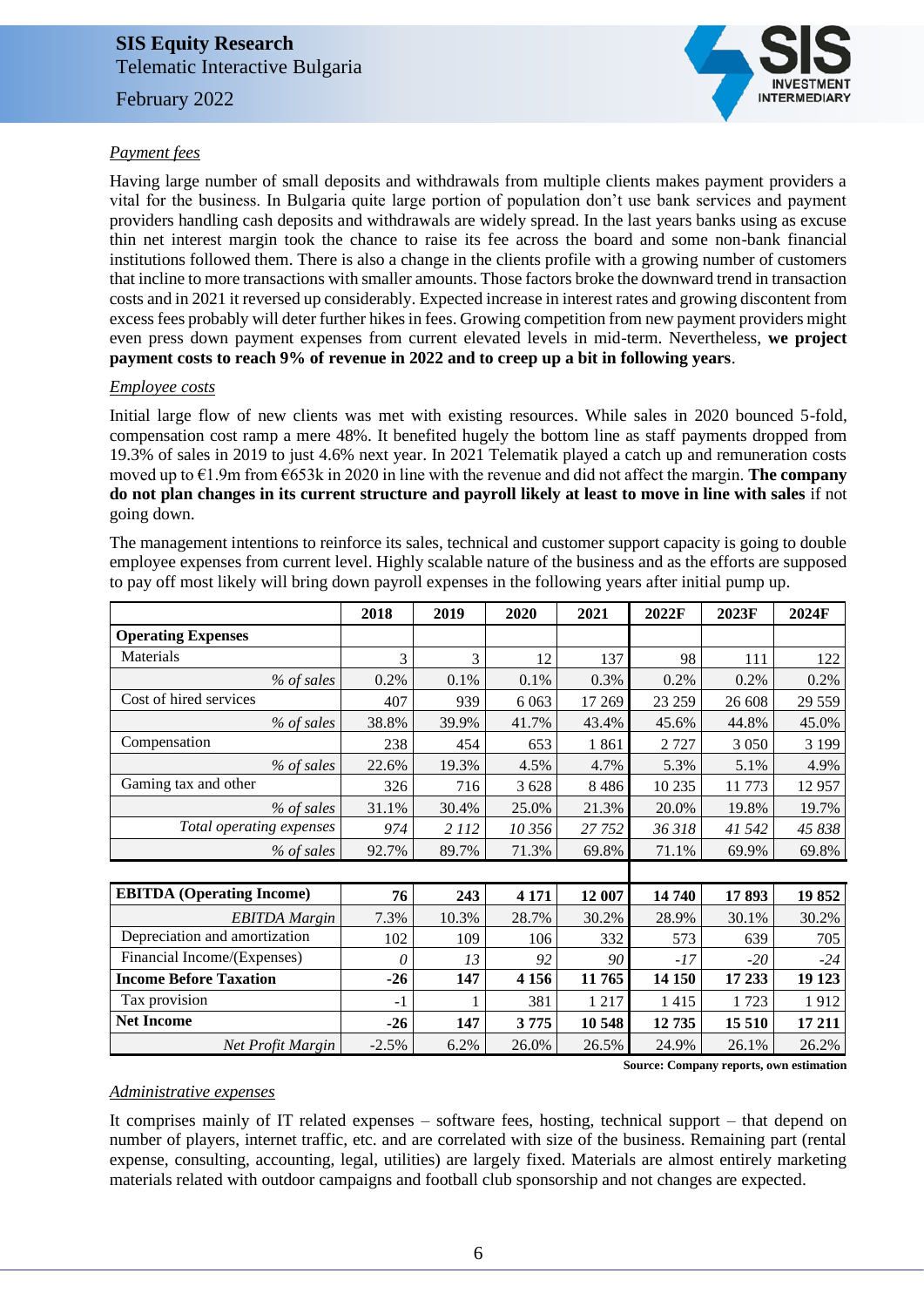February 2022



The management intends to develop its B2B segment that involves more investments in software development. Game development expenses are capitalized but upgrades, improvements, additional functionalities and other minor developments are expensed as they occur.

### **CAPEX and depreciation**

Until 2020 Telematik had virtually no capex. Last year it made a major acquisition of slot games and online platform for €4.5m. The plan for next years is to add between 17 and 20 new games per year that are considered sufficient to refresh the portfolio. As mentioned above, platform developments are expensed. For marketing its sport betting offers, B2C line plans to open a few physical betting points. The planed annual capex is around  $€0.66m$  annually.



### **Balance sheet items and working capital**

Telematik's balance sheet is rather light even after consolidating B2B business with assets comprising mainly of cash. It uses no materials, no interest-bearing liabilities or any other off-balance sheet items or guarantees. As clients has to make deposit before playing, there is no receivables. Usually, customers deposit small amount and either play it out or withdraw the winning shortly and only small portion of deposits made stay on the balance sheet. Besides clients' deposits, remaining liabilities are taxes, staff payable and suppliers that are booked at the end of the period and paid the following month.

CT Interactive forms receivables as invoiced amounts are due the following month. Delays in payments are rare as access to the games can be block and casino operators are motivated to cover amounts in a due manner. Games and online platform are the most significant assets.

### **Net working capital is commonly negative and has positive contribution to the free cash flow as the business grows. No future debt financing is envisaged.**

*Overall, in building our projections we took markedly conservative approach projecting sales in the lower end of probable range and anticipating increasing proportion in certain expenses, thus narrowing expected profit margin. In our view, there is a good chance the revenue growth to be higher for longer that will allow, if not to improve, at least to keep margins at current levels.*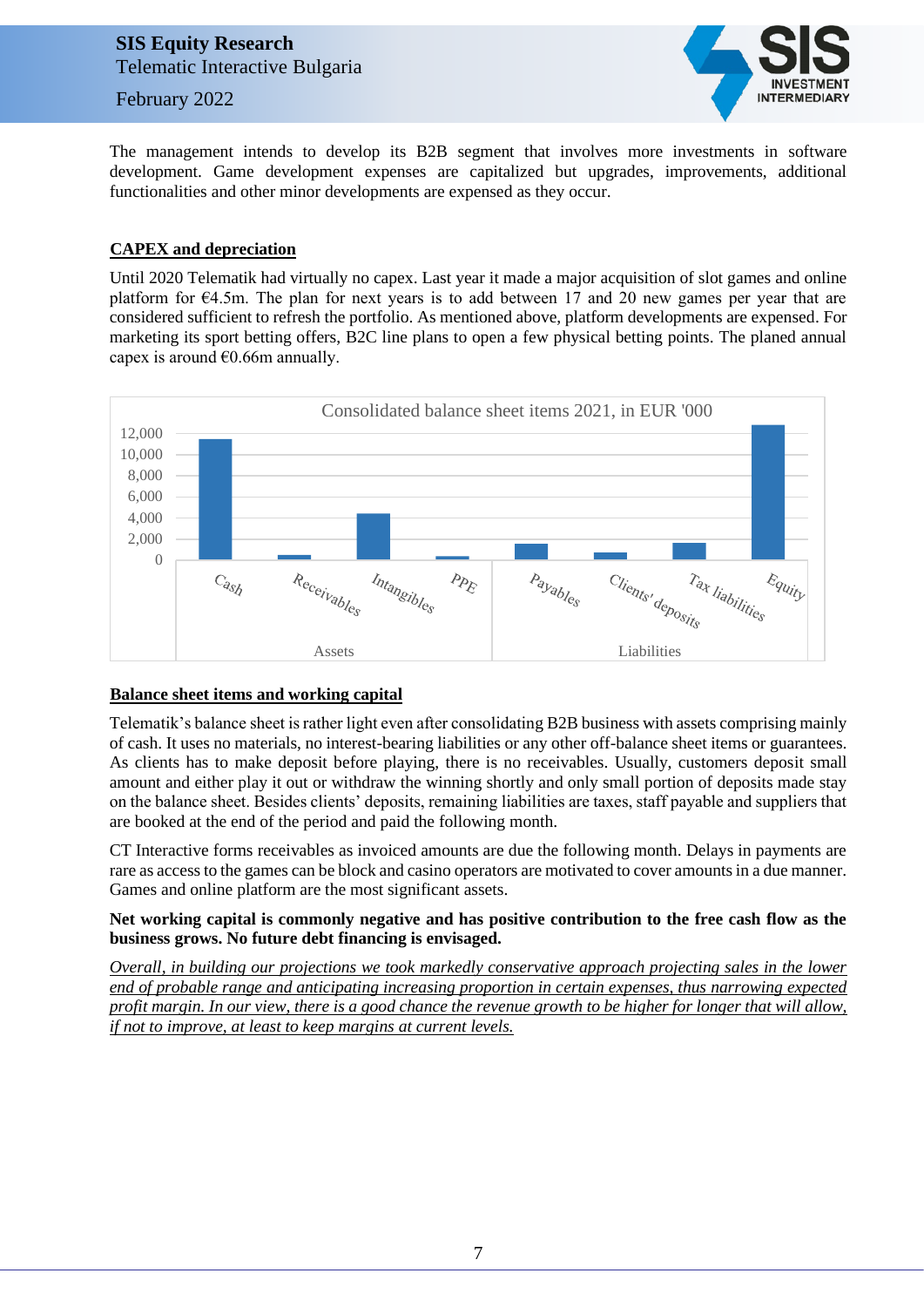

### **DISCOUNTED CASH FLOW CALCULATIONS**

Announced expansion on new markets is difficult to value as the possible outcomes vary greatly. Regarding Peru, Telematik consider both options – green-field investment and acquisitions - that makes projections even more unclear. Operations in Kenya started on January and expectations are that neither expected expenses (up to \$20 000 per month) nor expected benefits are significant enough to impact valuation and meaningful surprises, if any. More likely to be on the upside. Deteriorated situation in Ukraine will deter the plans or could be scrapped altogether and replaced with another market.

Following the consideration above, our calculations are based only on existing business.

| <b>EUR, '000</b>             | 2021    | 2022    | 2023   | 2024   |
|------------------------------|---------|---------|--------|--------|
| Net Income                   | 10 548  | 12 7 35 | 15 510 | 17 211 |
| Depreciation                 | 332     | 573     | 639    | 705    |
| Increase (decrease) in WC    | $-1987$ | $-1157$ | $-646$ | $-455$ |
| Investments                  | 4 5 5 9 | 662     | 662    | 662    |
| <b>FCF</b> total             | 8 3 0 8 | 13803   | 16 133 | 17 709 |
|                              |         |         |        |        |
|                              |         |         |        |        |
| Required rate of return      | 13.0%   |         |        |        |
| Long-term growth rate        | 3%      |         |        |        |
|                              |         |         |        |        |
|                              |         |         |        |        |
| PV of FCFE 2022-2024         | 37 123  |         |        |        |
| PV of Terminal value         | 126 413 |         |        |        |
| Cash, net of liabilities     | 7483    |         |        |        |
|                              |         |         |        |        |
| Minority discount            | 20%     |         |        |        |
|                              |         |         |        |        |
| <b>Total value of equity</b> | 136 815 |         |        |        |
| <b>Share price</b>           | 34.2    |         |        |        |

**Discount rate.** In our base case we apply 13% discount rate. NYU Stern calculates 7.4% equity + country risk premium for Bulgaria - well below the one we apply. As a socially sensitive business, subject to many regulations, respectively, more risk involved in the business. Major central banks either announced or consider change of zero-interest rate policy that makes quite likely raising interest rate even by ECB despite being seemingly reluctant to do so. It justifies applying higher interest rates when discounting long-term cash flows. Yet, 13% may still looks exacerbated but provides more cushion in our valuation.

### **Growth rate of 3% is the average GDP Growth rate in Bulgaria for the last 20 years.**

As discussed above, around 80% of the operating expenses are variable and sharp changes in margins are not expected. The model is most sensitive to changes in B2C segment sales growth and the discount rate. In the table below we show the variation in valuation under different scenarios.

|       | In EUR |      | Discount rate |      |  |  |  |
|-------|--------|------|---------------|------|--|--|--|
|       |        | 12%  | 13%           | 14%  |  |  |  |
|       | 15%    | 33.7 | 33.1          | 32.4 |  |  |  |
| Sales | 20%    | 34.9 | 34.2          | 33.5 |  |  |  |
| br    | 30%    | 37.2 | 36.4          | 35.7 |  |  |  |

The estimated fair price range, after applying 20% minority discount is between  $\epsilon$ 32.4 and  $\epsilon$ 37.2.

*We do not apply peer valuations as market multiples vary wildly due to characteristics of different markets, business specifics and one-off events. Neither mean nor median value would provide meaningful representation for the industry.*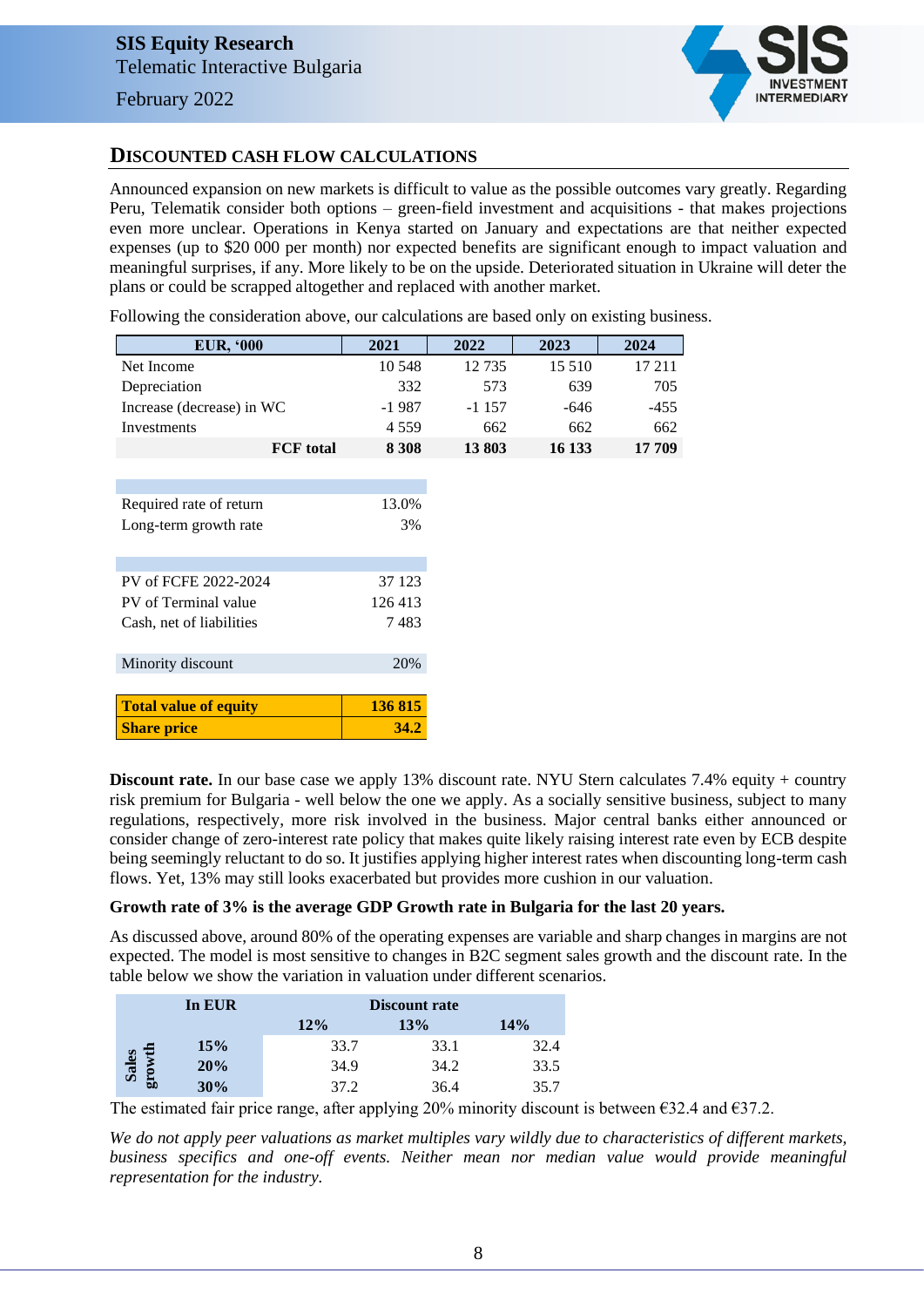### **MARKET OVERVIEW**

*While gambling market is mature, Telematik has the benefit to operate in the better performing segment (online casino) of fast growing online gambling.*

### **Global Online Gambling Industry**

The global gambling market, both offline and online, worth some EUR 298bn in 2020 as measured in gross gaming revenues, according to market estimates from H2GC. Roughly 80% of this figure comprised landbased gambling, primarily via monopolized state-owned lottery operations and land-based casinos. The online segment accounts for about 12% of the total market but has grown significantly faster than the total gambling market in recent years. For the past five years (2016-2020), online gambling achieved a CAGR of around 12% against negative 4.3% for the entire market for the same period. Major driving factors behind the online segment development include the rising access to the internet, improved payment solutions, and increased regulations. According to H2GC, the casino segment of the online gambling market has had an annual growth rate of 13.5% between 2016 and 2020. Drilling down further, live segment of the online casino market has been the fastest growing segment, with an annual growth rate of 28% for the same period while the growth rate for RNG (random number generators) amounted to 9%.

### **Global Gambling Market CAGR (2016-2020)**



*Source: H2GC*

According to MarketLine estimates, the online casino, poker, and bingo segment increased its revenues altogether by CAGR of 17.3% over 2017-2020, faster than the sports betting segment which saw its revenues growing by 10.4% CAGR for the same period. In 2020 alone, the global online gambling industry grew by 12.5% y/y to USD 74.9bn. Those figures include the segments of online sports betting, casino games, poker, bingo, social gaming, and lotteries. The growth has been mixed across segments with sports betting slowing down, while online casino segment's revenues rallied. The cancellation and suspension of sporting events worldwide, coupled with the diminished consumer confidence and spending power has led to a reduction in spending on entertainment, such as online gambling, which eventually reduced leading players' revenues growth.



#### *Source: MarketLine*

Overall, sports betting experienced a 5% y/y decline in 2020, slicing 43% market share. In contrast, the online casino segment has thrived as spending on online casino, poker and bingo altogether increased by 30-35%

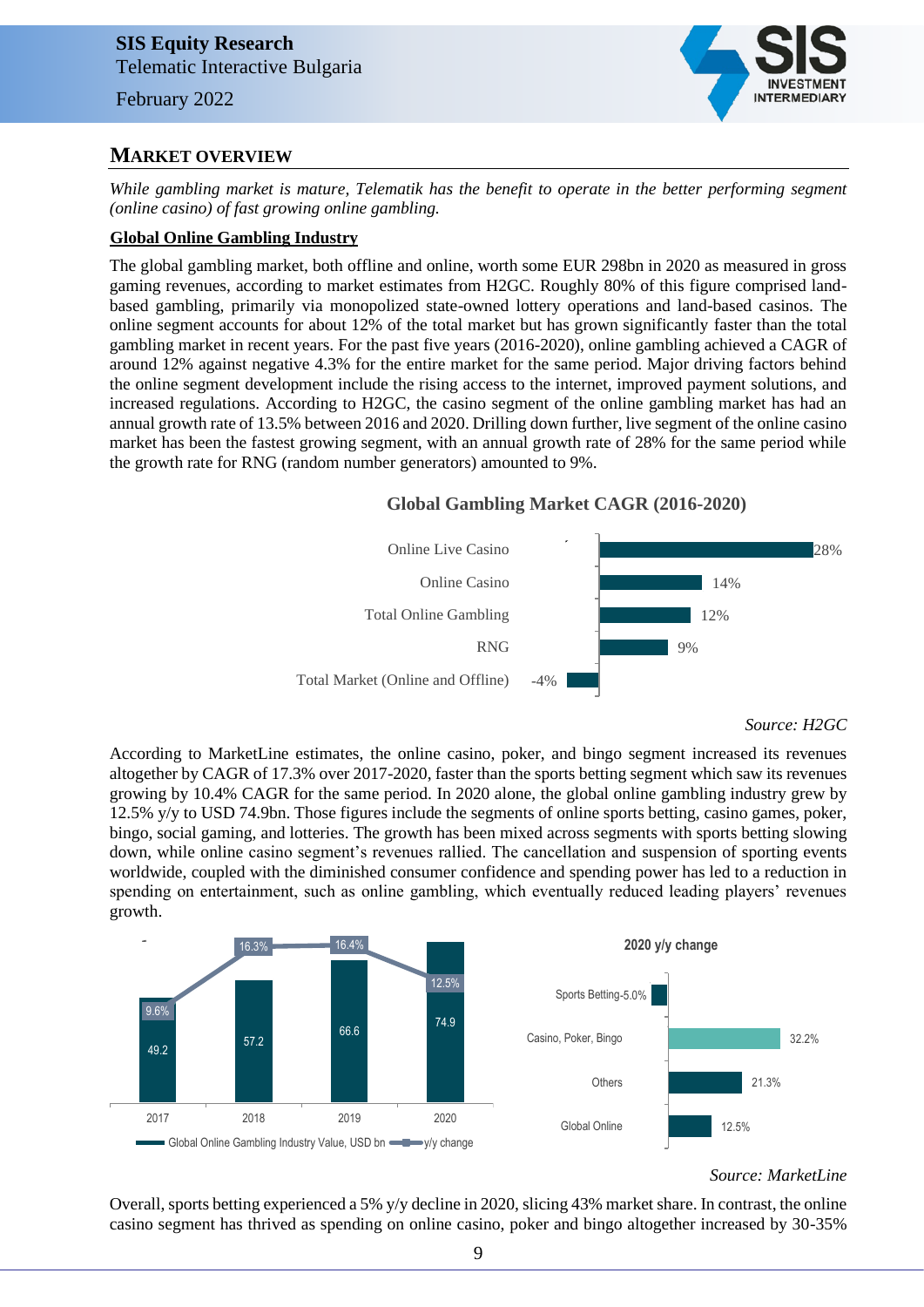February 2022



y/y due to migration of sports betting users to these segments. The growth was stronger than in any other year as companies sought to expand into the non-sport betting segments to diversify their revenue. The online casino, poker and bingo segment became the largest in 2020 with total estimated revenues of USD 37bn, half of the total online gambling industry value. The online casino generated revenues to the tune of USD 22.1bn (30% share), the online poker segment had revenues of USD 11bn (15% share), and the online bingo segment contributed to USD 3.9bn (5% share).



*Source: MarketLine*

According to H2GC, the global online casino market had an estimated value of EUR 16.5bn in 2020, increasing by 23% y/y. With an estimated value of EUR 5.3bn, the live casino segment sliced 32% share (EUR 5.3bn) in the total online casino market value.

### **Outlook**

The shift from offline to online is expected to continue in the coming years. MarketLine project online sector of the global gambling industry to grow with CAGR of 9.6% in 2020-2025 to 18% market share in the total gambling revenues worldwide, up from 16.7% in 2020. The Asia-Pacific and Americas online gambling markets is expected to grow at CAGR of 7.8% and 10.4%, respectively, to reach respective values of USD 33.6bn and USD 13.4bn in 2025. Spending in those two regions will grow at an accelerated pace thanks to improved internet access, higher digital literacy and rising disposable income. On the other hand, spending in Europe is expected to growth at a CAGR of 7.2% in 2020-2025 as demand is increasingly becoming saturated from the high growth rates of recent years.



*Source: MarketLine*

According to H2GC, the entire gambling market (online and offline) will likely grow by 9.1% annually by 2025, reaching a total value of EUR 460bn. The online segment is expected to grow to an estimated share of 20% in 2025. Latin America makes up only 2% of the global online market. Despite its relative infancy in size compared to other geographies, it is a high growth market which is expected to grow at a CAGR of 19% between 2020 and 2023.

Mordor Intelligence values the global online gambling market at USD 46.5bn in 2020, and expects it to reach USD 88.9bn by 2026, at an estimated CAGR of 11.5%. The casino segment of the online market is to grow at the fastest rate at 12.1% CAGR in 2021-2026.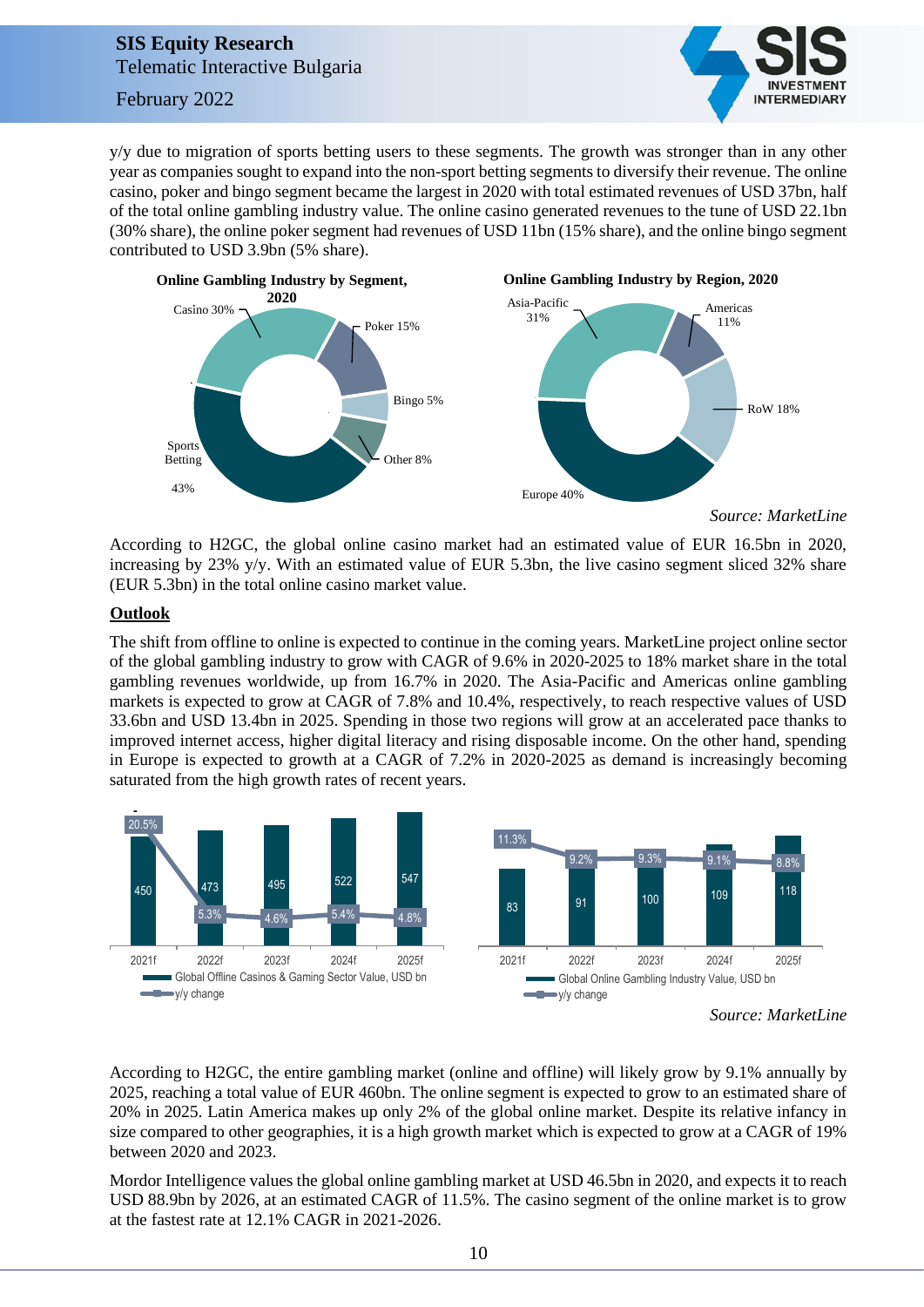February 2022



### **Global Online Gambling Market**



*Source: Mordor Intelligence*

Out of casino games, slots are the largest item but live casino and poker catch up.



#### **Online Casino Market**

#### *Source: Mordor Intelligence*

The South American online gambling market was valued at USD 120.mn in 2020. It is projected to reach USD 215.5mn by 2026, registering a CAGR of 10.5% for 2021-2026. Colombia is among the first country in Latin America to regulate online gambling in 2016, and the gaming and betting market has been growing steadily since licensing began in 2017. Gaming and betting contributions to the national treasury rose by 106% increase from the previous year. Regulation in the region is in its infancy with some countries recently introducing licensing and other, such as Peru, plan to do so in future.

The Middle East & African online gambling market was valued at USD 747.6mn in 2020. It is projected to reach USD 1.15bn by 2026, registering a CAGR of 8.1%. When it comes to technology and internet penetration rate, Nigeria is one of the leaders in the African continent. Moreover, there is a significant growth in the online sports betting, especially in football, which increased the growth of the overall online gambling market in Nigeria.

Ghana is one of the countries where online gambling is legal and highly popular. According to various open statistics sources, there are around 283 Ghanaian websites that accept wagers in Ghana but also are gateway to most of the continent. This includes 185 online casinos, 18 online poker sites, 34 online sportsbooks, 19 online bingo, 25 online mobile casinos, 4 online lottos, and 2 online DFS (Daily Fantasy Sports).

Kenya is a country in Sub-Saharan Africa with legal gambling. The Kenyan government does not block the foreign online gambling sites, thus "illegal" internet casino betting and sportsbooks are all highly enjoyed by the Kenyan players.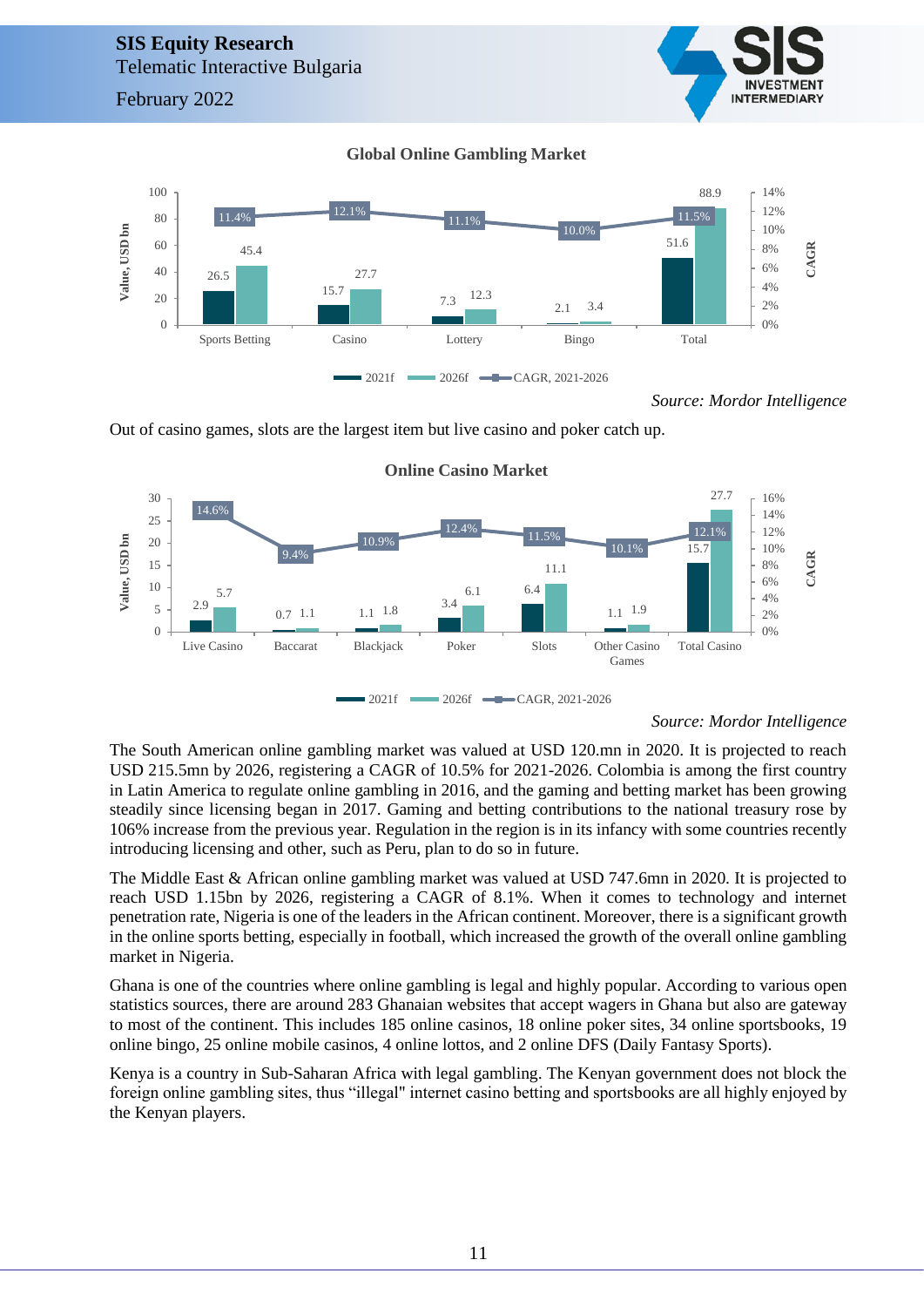### **INVESTMENT CONSIDERATIONS**

### **Company strategy**

Online gambling takes still a small share in overall gambling market and until recently major international companies have been focused on sport betting. Online casino market grew to significance only in the last years Management sees potential to grow through expansion to mid-size underserved markets with no intensive competition. In the case of Peru, the advantage is that the market is well known – a related company from land-based business has had an office for more than 10 years and the B2B segment is already well positioned on local online gambling sites.

### **Competition**

On international level, competition consists of large number of small local or regional operators. There are few large international players in online casino segment but explosive growth in the last two years drew attention in, so competition in going to intensify. Bulgarian market is dominated by three local operators, one of which is Telematik, and Bet365 and Bwin, controlling sport betting. Despite the small number, fight for market share is intense, particularly between local companies. Three new operators entered in 2<sup>nd</sup> half of 2021, one of them with very aggressive marketing. Nevertheless, Telematik realized over 20% higher sales in Q4 21. It demonstrates company's strong ability to attract and retain clients and potential of the market.

There is plenty of readily available online platforms, gaming platform, etc., lengthy licensing process and massive marketing requirements make entry barriers high. It is not the case with B2B segment where competition is without borders and massive supply from huge number of providers is available. Most of the markets require certification from reputable agency and quite often, a local permission is required. The Telematik's advantage is already build large client base, certifications required and licenses in 14+ jurisdictions.

On local market the largest competitor is EGT that operates the largest online casino and has significant influence as a game provider. On international market, except Swedish company Evolution (live casino) there is no suppliers with dominant position as there are plenty of slot games providers.

#### **Potential risks**

Being a heavily regulated business, considerable risk is adverse change in regulations or even an outright ban on gambling. The latter is rather improbable as governments tend to open the markets, though with more regulations that is actually beneficial for legal online casinos as predictability and clear environment helps market to grow.

|                                       | 2018    | 2019  | 2020  | 2021  | 2022F | 2023F | 2024F |
|---------------------------------------|---------|-------|-------|-------|-------|-------|-------|
| <b>EBITDA</b> Margin                  | 7.3%    | 10.3% | 28.7% | 30.2% | 28.9% | 30.1% | 30.2% |
| <b>Net Profit Margin</b>              | $-2.5%$ | 6.2%  | 26.0% | 26.5% | 24.9% | 26.1% | 26.2% |
| <b>ROE</b>                            | $-3%$   | 18%   | 135%  | 121%  | 75%   | 60%   | 48%   |
| <b>ROA</b>                            | $-3%$   | 14%   | 95%   | 90%   | 59%   | 49%   | 41%   |
| <b>Current Ratio</b>                  | 4.52    | 2.31  | 1.59  | 3.00  | 4.18  | 5.42  | 6.65  |
| <b>Total Liabilities/Total Assets</b> | 0.17    | 0.25  | 0.31  | 0.24  | 0.19  | 0.16  | 0.13  |

### **KEY RATIOS**

*Source: Telematik Financials, own forecasts*

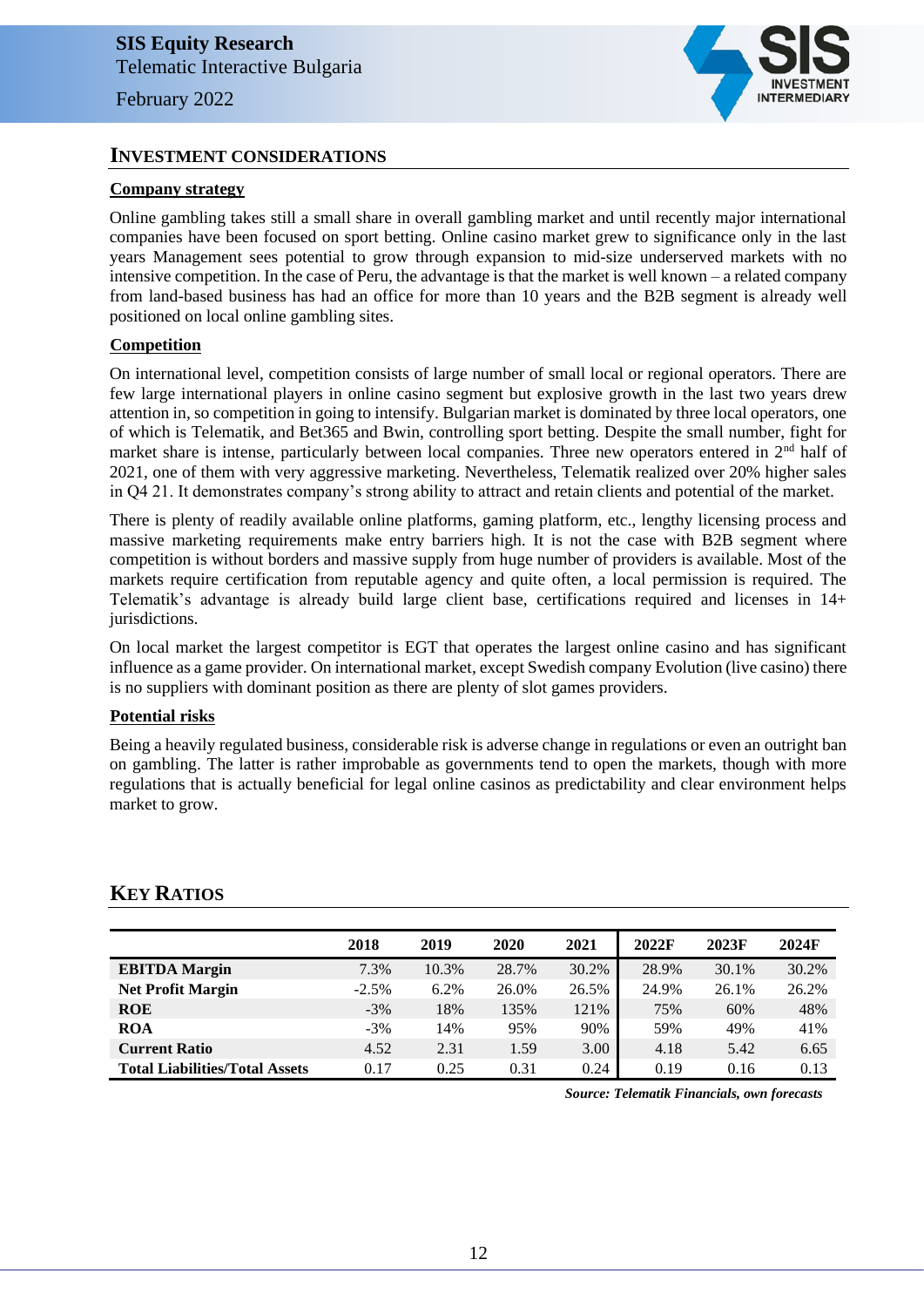

### **INCOME STATEMENT**

(in thousand  $\epsilon$ , IFRS)

|                                   | 2018     | 2019    | 2020    | 2021    | 2022F   | 2023F   | 2024F    |
|-----------------------------------|----------|---------|---------|---------|---------|---------|----------|
| <b>Revenues</b>                   | 1 0 5 0  | 2 3 5 5 | 14 5 27 | 39 759  | 51 058  | 59 435  | 65 690   |
| <b>Operating Expenses</b>         |          |         |         |         |         |         |          |
| Materials and energy              | 3        | 3       | 12      | 137     | 98      | 111     | 122      |
| Compensation                      | 407      | 939     | 6 0 6 3 | 17 269  | 23 259  | 26 608  | 29 5 5 9 |
| Cost of hired services            | 238      | 454     | 653     | 1861    | 2 7 2 7 | 3 0 5 0 | 3 1 9 9  |
| Other operating expenses          | 326      | 716     | 3628    | 8486    | 10 235  | 11 773  | 12957    |
| Total operating expenses          | 974      | 2 1 1 2 | 10 35 6 | 27 752  | 36 318  | 41 542  | 45 838   |
| <b>Operating Income</b>           | 76       | 243     | 4 1 7 1 | 12 007  | 14 740  | 17893   | 19852    |
| Depreciation and amortization     | 102      | 109     | 106     | 332     | 573     | 639     | 705      |
| Total financial Income/(Expenses) | $\Omega$ | 13      | 92      | 90      | $-17$   | $-20$   | $-24$    |
| <b>Income Before Taxation</b>     | $-26$    | 147     | 4 1 5 6 | 11 765  | 14 150  | 17 233  | 19 1 23  |
| Tax expenses                      | $-1$     |         | 381     | 1 2 1 7 | 1415    | 1 723   | 1912     |
| <b>Net Income</b>                 | $-26$    | 147     | 3 7 7 5 | 10 548  | 12735   | 15 5 10 | 17 211   |

### **BALANCE SHEET**

(in thousand  $\epsilon$ , IFRS)

| <b>Assets</b>                       | 2018           | 2019             | 2020         | 2021     | 2022F        | 2023F        | 2024F            |
|-------------------------------------|----------------|------------------|--------------|----------|--------------|--------------|------------------|
| <b>Current Assets</b>               |                |                  |              |          |              |              |                  |
| Cash and cash equivalents           | 599            | 575              | 2715         | 11 471   | 20753        | 31 156       | 41885            |
| Receivables                         | 1              | 14               | 6            | 427      | 439          | 571          | 657              |
| Trade loans                         | 51             | 110              | 571          | 83       | $\theta$     | $\Omega$     | $\theta$         |
| Prepayments                         | $\overline{2}$ | $\mathbf{0}$     | $\theta$     | 0        | $\theta$     | $\mathbf{0}$ | $\boldsymbol{0}$ |
| Total current assets                | 652            | 699              | 3 2 9 2      | 11982    | 21 192       | 31727        | 42 541           |
| <b>Non-current Assets</b>           | $\overline{0}$ | $\mathbf{0}$     | $\mathbf{0}$ | $\theta$ | $\mathbf{0}$ | $\theta$     | $\theta$         |
| Property, Plant and Equipment       | 266            | 248              | 142          | 4 4 2 8  | 4 3 6 4      | 4 2 6 0      | 4 1 1 7          |
| Intangibles                         | $\Omega$       | $\Omega$         | $\Omega$     | 388      | 541          | 668          | 768              |
| Long-term receivables               | $\theta$       | 265              | 3 3 1 6      | 0        | $\Omega$     | $\theta$     | $\overline{0}$   |
| Goodwill                            | 1              | 2                | 4            |          | 1            | 1            | 1                |
| Total non-current assets            | 267            | 515              | 3461         | 4817     | 4 9 0 6      | 4929         | 4886             |
| <b>Total Assets</b>                 | 919            | 1 2 1 4          | 6754         | 16798    | 26 098       | 36 655       | 47 427           |
| <b>Liabilities and Equity</b>       |                |                  |              |          |              |              |                  |
| <b>Current Liabilities</b>          |                |                  |              |          |              |              |                  |
| Accounts payable                    | 15             | 20               | 812          | 1 3 2 5  | 1587         | 1805         | 1992             |
| Clients' deposits                   | 62             | 113              | 377          | 740      | 837          | 913          | 955              |
| Accrued expenses                    | 23             | 61               | 113          | 254      | 318          | 356          | 373              |
| Tax payables                        | 39             | 108              | 765          | 1668     | 2 3 3 3      | 2778         | 3 0 7 3          |
| Other current liabilities           | 6              | $\boldsymbol{0}$ | 1            | $\Omega$ | $\Omega$     | $\Omega$     | $\overline{0}$   |
| Total current liabilities           | 144            | 303              | 2068         | 3 988    | 5074         | 5 8 5 2      | 6 3 9 2          |
| Long-Term Liabilities               | 11             | 0                | 0            | 0        | 0            | 0            | 0                |
| <b>Total Liabilities</b>            | 155            | 303              | 2068         | 3988     | 5 0 7 4      | 5852         | 6 3 9 2          |
| <b>Total Equity</b>                 | 764            | 911              | 4686         | 12811    | 21 024       | 30 803       | 41 034           |
| <b>Total Liabilities and Equity</b> | 919            | 1 2 1 4          | 6754         | 16799    | 26 098       | 36 655       | 47427            |

*Source: Telematik Financials, own forecasts*